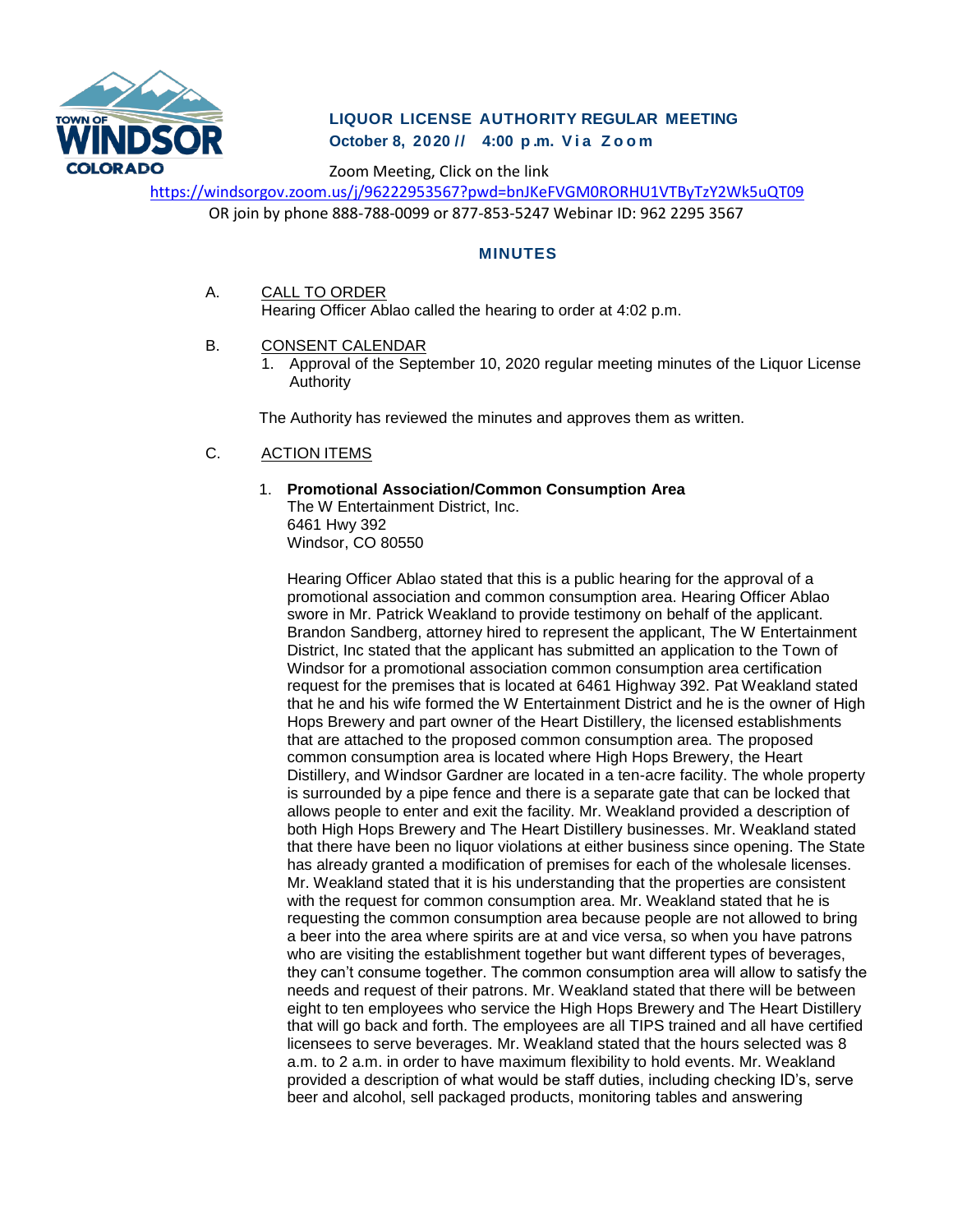questions, and promoting the brewery and distillery. Mr. Weakland stated that there are around sixteen different security cameras throughout the facility. Mr. Weakland also stated that if he were to have an employee that failed to follow his outlined policies and procedures or failed a compliance check or served a minor or intoxicated person, immediate termination would be the result in which all staff is aware of the zero tolerance policy. The W Entertainment district is properly insured as required. Mr. Weakland provided a detailed explanation of how the property is delineated. Mr. Weakland describe the process of petitioning for this common consumption and stated that he did so himself.

Hearing Officer Ablao asked Mr. Weakland how large the actual area is that is being requested to be in the common consumption area? Mr. Weakland responded around seven acres. Hearing Officer Ablao asked how many staff would be working between eight and two in the morning every day? Mr. Weakland stated that the whole area would not be used at the same time, but there would be between fourteen to sixteen employees working during events. Hearing Officer Ablao asked what the sales room hours are currently. Mr. Weakland responded that High Hops Brewery is 10 a.m. to 5:30 p.m. on Wednesday and Thursday, 10 a.m. to 7 p.m. on Friday, 10 a.m. to 6:00 p.m. on Saturday and 10 a.m. to 5:30 p.m. on Sunday. The Distillery is open from 12 p.m. to 7 p.m. on Friday, 12 p.m. to 6:00 p.m. on Saturday and 12 p.m. to 5:30 p.m. on Sunday. Hearing Officer Ablao asked if garden center employees separate from the distillery and brewery employees, Mr. Weakland responded yes. Hearing Officer Ablao asked if the garden center was intended to be included into the garden center. Mr. Weakland responded they want it to be included so they can have events there also. Hearing Officer Ablao asked when there is not an event happening in the garden center, how will people know there is no alcohol allowed in the area? Mr. Weakland stated that as of now, when the garden center is closed, there are walls, doors, and partitions to close it off. Hearing Officer Ablao asked if the security cameras are monitored at all times, to which Mr. Weakland replied they are. Hearing Officer Ablao stated that typically a private property entertainment district and common consumption area is much smaller than seven acres, are much more contained, have smaller hours, and do not include things like a garden center included. Mr. Sandberg stated that there is already an entertainment district at the premise that has already been approved by the town in which according to the code says the size of no more than one-hundred acres. The area is not heavily dense so there is the ability to hold certain types of events. The seven acres will be clearly delineated meets the statutory requirements. The staff is approximately either to ten employees, however, when they do anticipate having larger events they will have double the staff. The fact that Mr. Weakland has asked for 8:00 a.m. to 2:00 a.m. is just for flexibility purposes. Mr. Weakland did testify that he has staff that not only monitors security cameras but will also be walking around and to make sure there is compliance with the alcohol laws.

Hearing Officer Ablao stated that at this time she will take the application under advisement as it is significantly different that other consumption areas that she has looked at and examined in the past. If the garden center could be addressed and why it is contained in the common consumption area when it's a retail area. Mr. Weakland stated that the garden center will not be open during events when having the common consumption area. Hearing Officer Ablao stated that she is going to take this application under advisement and provided Mr. Sandberg the opportunity to submit a brief addressing the concerns within fourteen days and Hearing Officer Ablao will provide a written finding and ruling. Mr. Sandberg asked if the authority would accept modifications to the hours of operation if submitted in writing? Hearing Officer Ablao stated that she would.